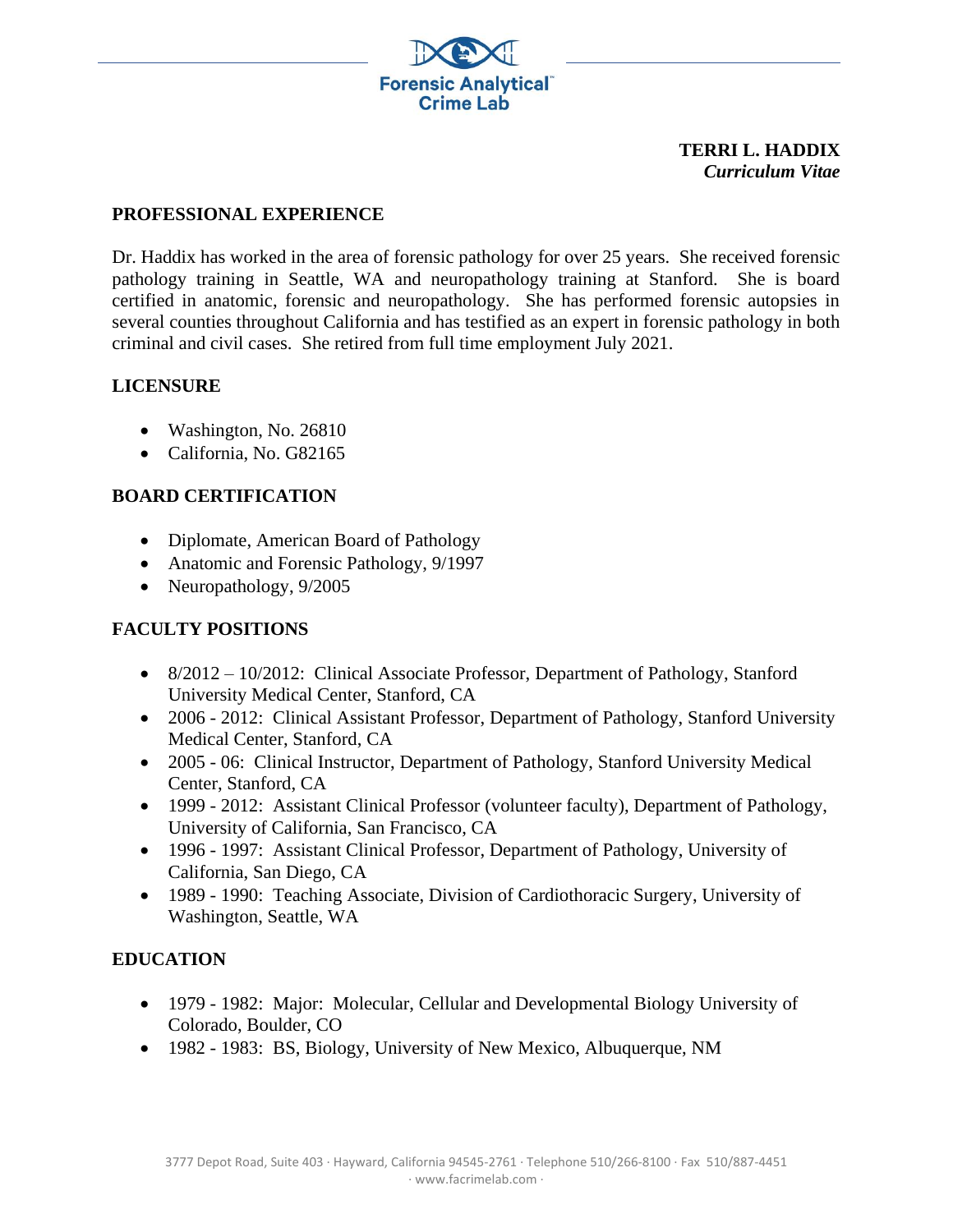• 1983 - 1987: MD, graduation with honors, University of Colorado School of Medicine, Denver, CO

# **POSTGRADUATE TRAINING**

- 1987 1989: General Surgery Resident, University of Washington, Seattle, WA
- 1992 1994: Pathology Resident, University of Washington, Seattle, WA
- 1994 1995: Assistant Medical Examiner (Fellowship), King County Medical Examiner's Office, Seattle, WA
- 07/1995 12/1995: Washington State Forensic Pathology Specialist, University of Washington, Seattle, WA
- 2003 2005: Neuropathology Fellow, Stanford University, Stanford, CA

# **OTHER PROFESSIONAL EXPERIENCE**

- 12/2005 7/2021: Forensic Pathologist and Neuropathologist (Technical Director since 2015), Forensic Analytical Crime Lab, Hayward, CA
- 10/1998 05/2003: Forensic Pathologist, San Mateo County, San Mateo, CA
- 11/1997 09/1998: Assistant Medical Examiner, San Francisco Medical Examiner's Office, San Francisco, CA
- 01/1996 10/1997: Deputy Medical Examiner, San Diego Medical Examiner's Office, San Diego, CA

# **LOCUM TENENS**

- 1999 2005: Monterey County Sheriff-Coroner's Office, Salinas, CA
- 2000 2010: San Luis Obispo County Sheriff-Coroner's Office, San Luis Obispo, CA
- 2000 2003: Santa Barbara County Sheriff-Coroner's Office, Santa Barbara, CA
- 2001 2002: San Joaquin County Sheriff-Coroner's Office, French Camp, CA
- 2002 2003: Western Laboratories Medical Group (contracted with Alameda County Sheriff-Coroner's Office), Oakland, CA
- 2003 2012: Santa Cruz County Sheriff-Coroner's Office, Santa Cruz, CA

# **PROFESSIONAL ACTIVITIES**

### • **Memberships:**

- 1995 2003: National Association of Medical Examiners
- 1995 : American Academy of Forensic Sciences
	- Fellow status 2017
- 2001 2003: South Bay Pathology Society
- 2014 : Society of Forensic Engineers and Scientists
- **Committees:** 1999 - 2003: San Mateo County Child Death Review Team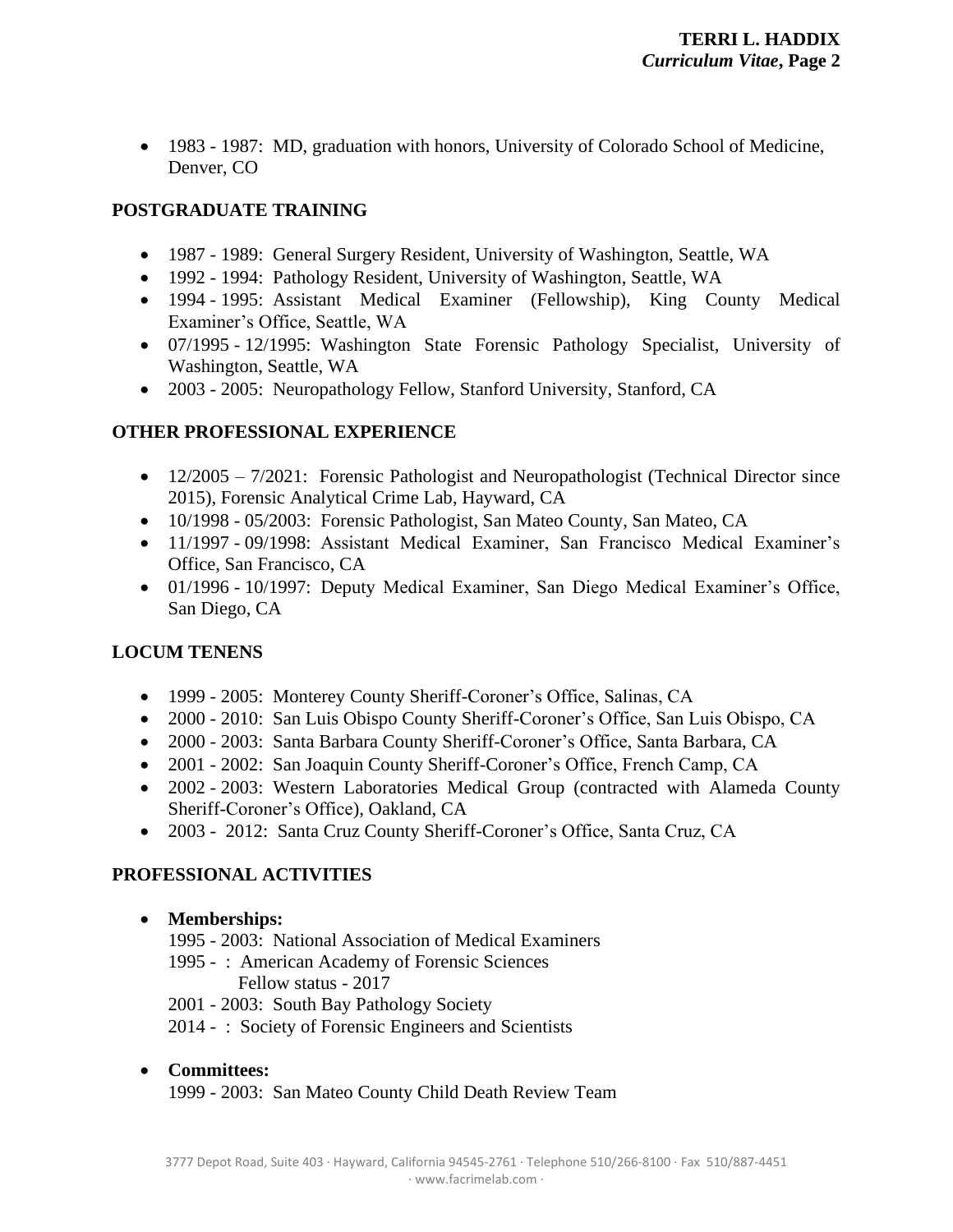### **RESEARCH EXPERIENCE**

• 1990 - 1992: Research Fellow, Division of Cardiothoracic Surgery, University of Washington, Seattle, WA

#### **Publications:**

#### Journal Articles

- 1. Jack E, Haas E, Haddix TL. Evaluation of the presence and distribution of leptomeningeal inflammation in SIDS/SUDI cases and comparison with a hospital-based cohort. *Childs Nerv Syst* DOI 10.1007/s00381-019-04268-z. Epub 2019 Jul 3.
- 2. Jack E, Fennelly NK, Haddix T. Leptomeningeal Inflammation in Infant and Fetal Deaths Without Trauma. *Inflammation and Cell Signalling* DOI 10.14800/ics.225. Epub 2014 Sep 11.
- 3. Jack E, Fennelly NK, Haddix T. The inflammatory cellular constituents of foetal and infant leptomeninges: a survey of hospital-based autopsies without trauma. *Childs Nerv Syst* DOI 10.1007/s00381-013-2348-5. Epub 2014 Jan 9.
- 4. Monje M, Mitra SS, Freret ME, Raveh TB, Kim J, Masek M, Attema JL, Li G, Haddix T, Edwards MS, Fisher PG, Weissman IL, Rowitch DH, Vogel H, Wong AJ, Beachy PA. Hedge-hog responsive candidate cell of origin for diffuse intrinsic pontine glioma. *Proc Natl Acad Sci USA*; 108(11): 4453-8, 2011. doi: 10.1073/pnas.1101657108. Epub 2011 Mar 1.
- 5. Uryu K, Haddix T, Robinson J, et al. Burden of neurodegenerative diseases in a cohort of medical examiners subjects. *J Forensic Sci* 55(3): 642-5, 2010.
- 6. Haddix T, Chang S, Vogel H. A Thirty-five year old with a Dural-based Mass. *Brain Pathol* 17(3): 331-2, 2007*.*
- 7. Morgan T, Zhao S, Chang K, Haddix T, Domanay E, Cornbleet P, Arber D, Natkunam Y. Low CD27 expression in plasma cell dyscrasias correlates with high risk disease: An immunohistochemical analysis. *Am J Clin Path* 126(4): 545-51, 2006*.*
- 8. Lim M, Haddix T, Harsh G, Vogel H, Steinberg GK, Guccione S. Characterization of the Integrin αvβ3 in Arteriovenous Malformations and Cavernous Malformations. *Cerebrovasc Dis* 20: 23-27, 2005.
- 9. Lim M, Guccione S, Haddix T, Sims L, Cheshier S, Chu P, Vogel H, Harsh GH. Avb3 Integin in Central Nervous System Tumors. *Hum Pathol* 36(6): 665-9, 2005.
- 10. Reed W, Walker P, Haddix T, Perkins HL. Acute anemic events in sickle cell disease. *Transfusion* 40: 267-73, 2000.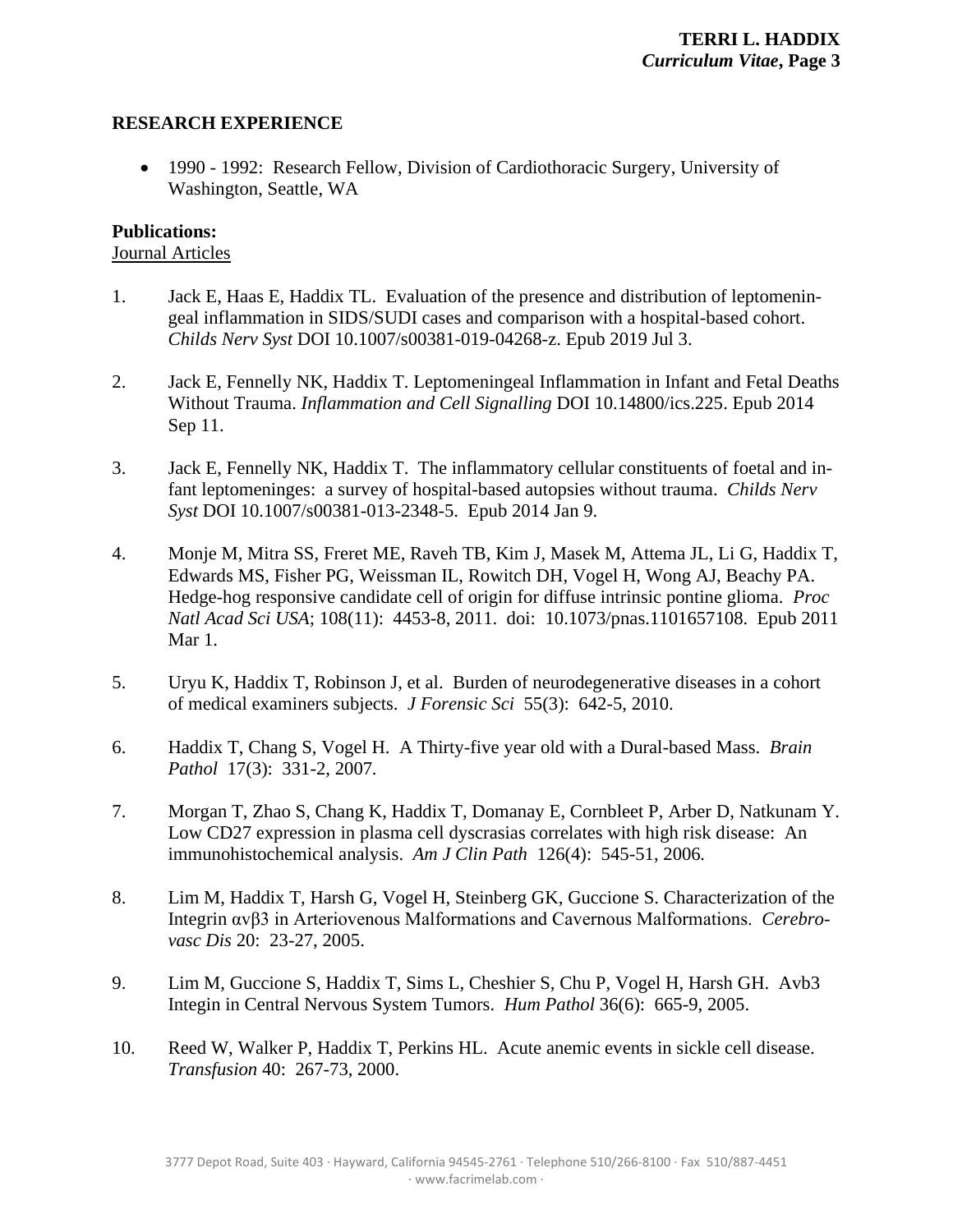- 11. Sato TT, Kovacich JC, Boyle EM Jr, Haddix TL, Weintraub A, Pohlman TH. CD14 dependent activation of human endothelial cells by Bacteroides fragilis outer membrane. *J Surg Res* 74(2): 103-11, 1998.
- 12. Logan BK, Fligner CL, Haddix TL. Cause and manner of death in fatalities involving methamphetamine. *J Forensic Sci* 43(1): 28-34, 1998.
- 13. Haddix TL, Harruff RC, Reay DT, Haglund WD. Asphyxial suicides utilizing plastic bags. *Am J Forensic Med Pathol* 17(4): 308-11, 1996.
- 14. Haddix TL, Pohlman TH, Noel RF, Sato TT, Boyle EM Jr., Verrier ED. Hypothermia inhibits human E-selectin transcription. *J Surg Res* 64(2): 176-83, 1996.
- 15. Johnson M, Haddix T, Pohlman T, Verrier E. Hypothermia reversibly inhibits endothelial cell expression of E-selectin and tissue factor. *J Card Surg* 10 (Suppl): 428-35, 1995.
- 16. Deisher TA, Haddix TL, Montgomery KF, Pohlman TH, Kaushanski K, Harlan JM. Role of protein kinase C in the induction of VCAM-1 expression on human umbilical vein endothelial cells. *FEBS Lett* 331(3): 285-90, 1993.
- 17. Peterson VM, Moore EE, Jones TN, Rundus C, Emmett M, Moore FA, McCroskey BL, Haddix T, Parson PE. Total enteral nutrition versus total parenteral nutrition after major torso injury: attenuation of hepatic protein reprioritization. *Surgery* 104(2): 199-207, 1988.
- 18. Peterson VM, Murphy JR, Haddix TL, et al. Identification of novel prognostic indicators in burned patients. *J Trauma* 28(5): 632-7, 1988

#### Book Chapters

- 1. J-S Koh, U-K Chang and T. Haddix, "Extradural Benign Tumors," Chap. 1 in *Tumors of the Spine*, (Kim, Chang, Kim and Bilsky, Eds.), Saunders Elsevier, Philadelphia, 2008.
- 2. J-S Koh, U-K Chang and T. Haddix, "Cysts and Other Benign Lesions," Chap. 2 in *Tumors of the Spine*, (Kim, Chang, Kim and Bilsky, Eds.), Saunders Elsevier, Philadelphia, 2008.
- 3. J-S Koh, U-K Chang and T. Haddix, "Epidural Malignant Tumors," Chap. 3 in *Tumors of the Spine*, (Kim, Chang, Kim and Bilsky, Eds.), Saunders Elsevier, Philadelphia, 2008.
- 4. J-S Koh, U-K Chang and T. Haddix, "Intradural Extramedullary Benign Tumors," Chap. 4 in *Tumors of the Spine*, (Kim, Chang, Kim and Bilsky, Eds.), Saunders Elsevier, Philadelphia, 2008.
- 5. J-S Koh, U-K Chang and T. Haddix, "Intradural Extramedullary Cystic Lesions," Chap. 5 in *Tumors of the Spine*, (Kim, Chang, Kim and Bilsky, Eds.), Saunders Elsevier, Philadelphia, 2008.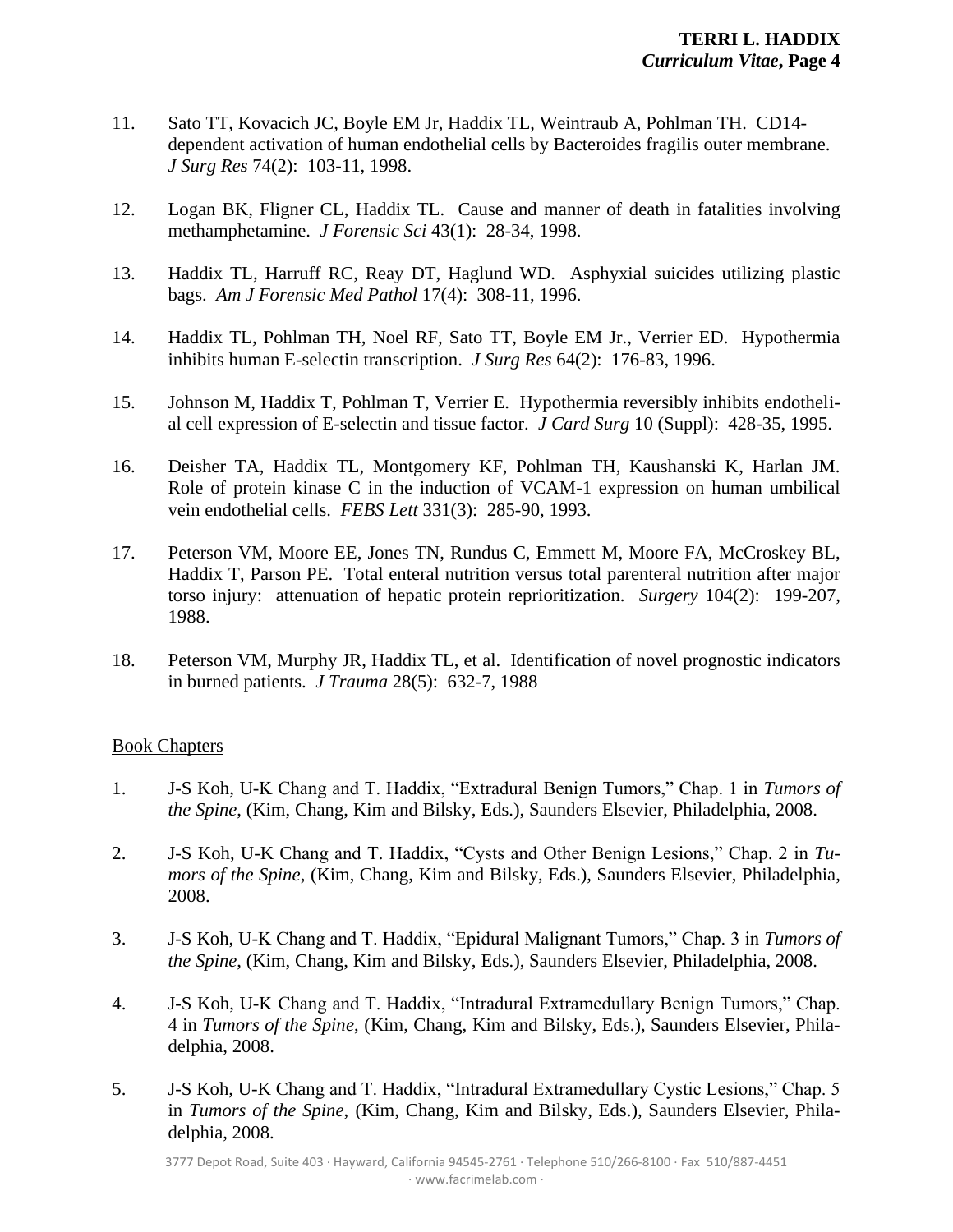- 6. J-S Koh, U-K Chang and T. Haddix, "Intradural Extramedullary Malignant Tumors," Chap. 6 in *Tumors of the Spine*, (Kim, Chang, Kim and Bilsky, Eds.), Saunders Elsevier, Philadelphia, 2008.
- 7. J-S Koh, U-K Chang and T. Haddix, "Intramedullary Tumors," Chap. 7 in *Tumors of the Spine*, (Kim, Chang, Kim and Bilsky, Eds.), Saunders Elsevier, Philadelphia, 2008.

#### **Abstracts:**

- 1. Jack E., Haas E., Haddix T. Evaluation of the Presence and Distribution of Leptomeningeal Inflammation in Cases of Sudden Death in Infancy. Presented at 2016 (February) American Academy of Forensic Sciences meeting, Las Vegas, NV.
- 2. Jack E., Fennelly NK, Haddix T. The Inflammatory Cellular Constituents of Fœtal and Infant Leptomeninges: a survey of hospital-based autopsies without trauma. Presented at British Neuropathological Society, February 2014.
- 3. Jack E, Fennelly NK, Haddix T. The Inflammatory Cellular Constituents of Fœtal and Infant Leptomeninges: a survey of hospital-based autopsies without trauma. Presented at the Irish Society of Surgical Pathology, Cork, Ireland, October 2013.
- 4. Monje, M, Freret M, Kim, J, Masek, M, Mitra, S, Haddix T, Edwards M, Fisher P, Rowitch D, Vogel H, Beachy P. A hedgehog-responsive precursor of the childhood hindbrain as a candidate cell of origin for diffuse intrinsic pontine glioma. Presented at 2011 (April) American Academy of Neurology meeting, Honolulu, HI.
- 5. Haddix T, Monje M, Masek M, Freret M, Fisher P, Vogel H. Supratentorial Extension of Diffuse Intrinsic Pontine Glioma (DIPG). Presented at 2011 (June) American Association of Neuropathologists meeting, Seattle, WA.
- 6. Amato M, Kim A, Peak S, Cullen S, Lando M, Haddix T. Fibrosing infraorbital nerve process masking intracranial malignant peripheral nerve sheath tumor (MPNST). Presented at 2008 (November) American Society of Ophthalmic Plastic and Reconstructive Surgery, Atlanta, GA.
- 7. Miller CR, Haddix T, Dunham CP, Perry A. Clinical significance of prospective molecular genetic analysis of glial neoplasms: the Washington University FISH laboratory experience. Presented at 2007 (April) American Association of Neuropathology meeting, Washington, DC.
- 8. Haddix T, Recht L, Myles T, Leung L, Vogel H. Overexpression of osteopontin (OPN) in glioblastoma multiforme (GBM). Presented at 2005 (June) American Association of Neuropathology meeting, Arlington, VA.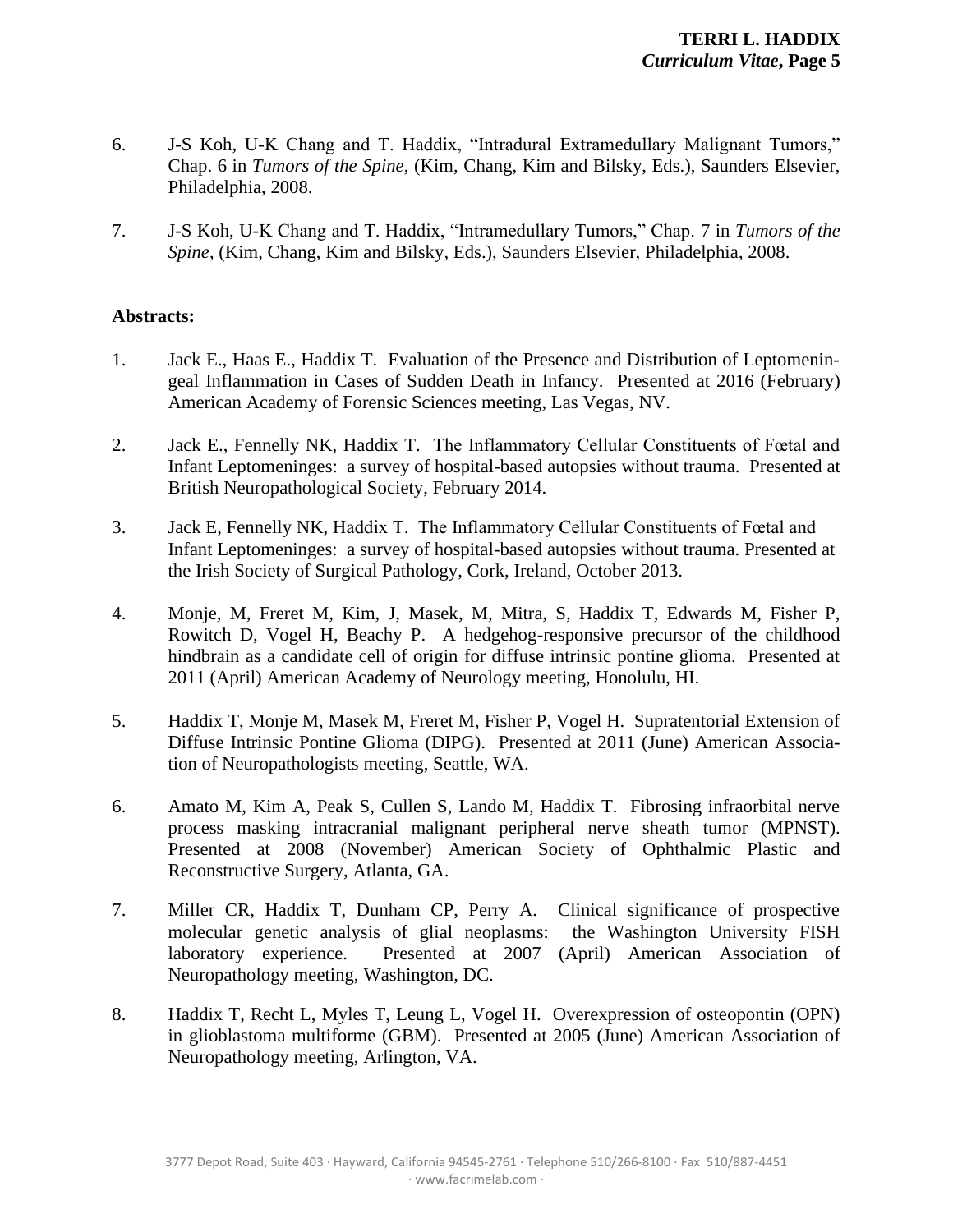- 9. Pate L, Haddix T, Vogel H. Glioblastoma with remote subcutaneous metastases. Presented at 2005 (June) American Association of Neuropathology metting, Arlington, VA.
- 10. Lim M, Guccione S, Haddix T, Chu P, Vogel H, Steinberg G, Harsh G. Characterization of the integrin αvβ3 expression in arteriovenous malformations and cavernous malformations. Presented at 2005 (February) American Association of Neurological Surgeons meeting (vascular section), New Orleans, LA.
- 11. Lim M, Guccione S, Haddix T, Chu P, Vogel H, Steinberg G, Harsh G. Characterization of the integrin αvβ3 expression in arteriovenous malformations and cavernous malformations. Presented at 2005 Stroke meeting, New Orleans, LA.
- 12. Lim M, Guccione S, Haddix T, Chu P, Vogel H, Steinberg G, Harsh G. Characterization of the integrin αvβ3 expression in arteriovenous malformations and cavernous malformations. Presented at 2005 (April) American Association of Neurological Surgeons meeting, New Orleans, LA.
- 13. Lim M, Guccione S, Haddix T, Chu P, Vogel H, Harsh G. Role of the αvβ3 Integrins in Angiogenesis of CNS Tumors. Presented at 2004 Congress of Neurological Surgeons meeting, San Francisco, CA.
- 14. Haddix T, Prichard J, Warnke R, Vogel H. Primary Hodgkin's Disease in the brain of a HIV-positive adult. Presented at 2004 American Association of Neuropathologists annual meeting, Cleveland, OH.
- 15. Lim M, Guccione S, Haddix T, Homer R, Atlas S, Harsh G. Expression of αvβ3 integrin in Human Glioblastoma Multiforme. Presented at 2004 American Association of Neurological Surgeons, Orlando, FL.
- 16. Haddix TL, Symes SA. Atypical decomposition and power saw dismemberment. Presented at 2003 National Association of Medical Examiners annual meeting, San Jose, CA.
- 17. Haddix TL. Death associated with a portable infusion device. Presented at 2001 National Association of Medical Examiners annual meeting, Richmond, VA.
- 18. Logan BK, Fligner CL, Haddix TL. Cause and manner of death in fatalities involving methamphetamine. Presented at 1998 American Academy of Forensic Sciences annual meeting, San Francisco.
- 19. Logan BK, Fligner CL, Haddix TL. Methamphetamine fatalities in Washington state, 1993-1995: Interpretation of methamphetamine concentrations. Presented at 1997 American Academy of Forensic Sciences annual meeting, New York.
- 20. Haddix TL, Harruff RC, Reay DT, Haglund WD. Asphyxial suicides utilizing plastic bags. Presented at 1995 National Association of Medical Examiners annual meeting, San Diego.